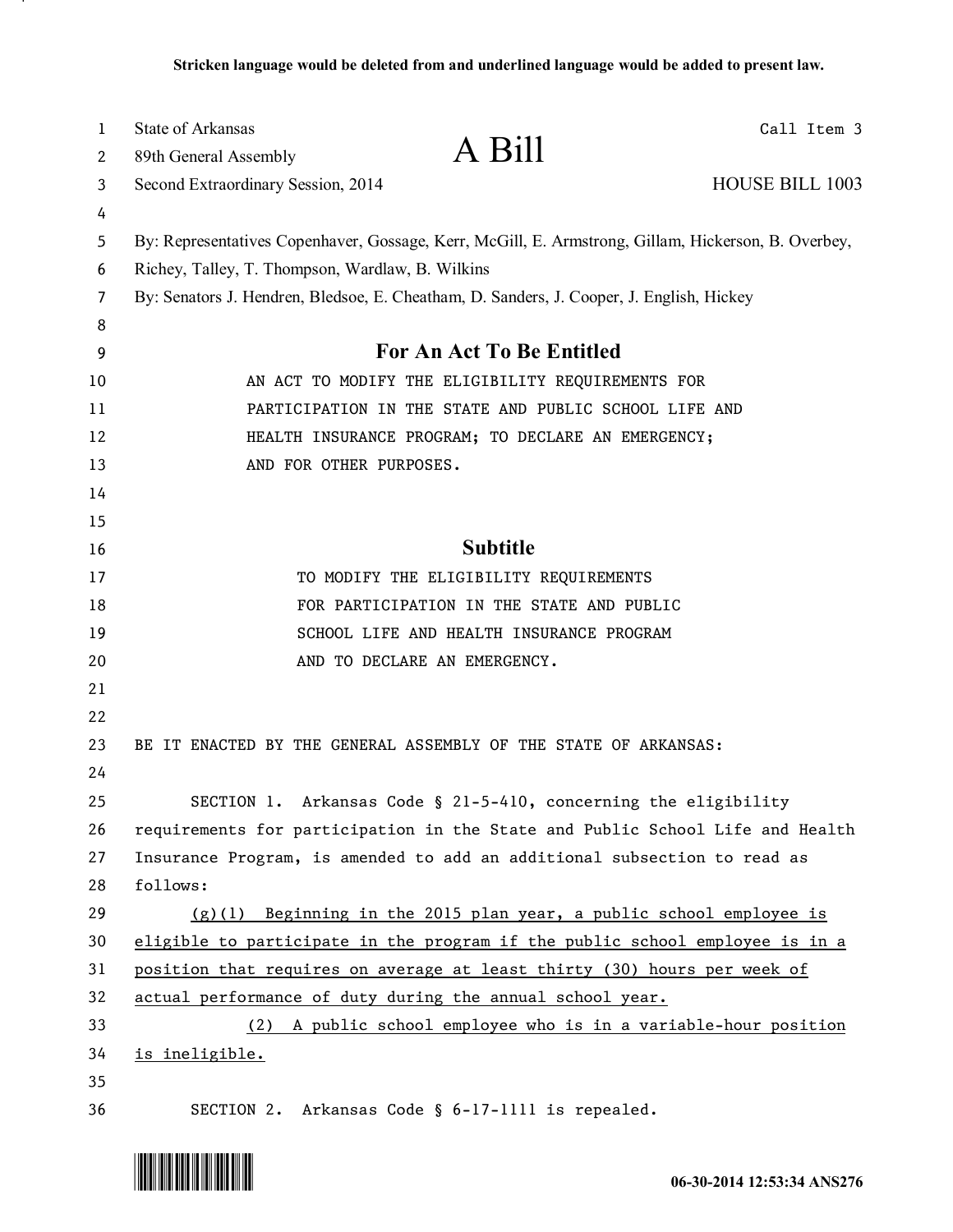| 1. | 6-17-1111. Life and disability insurance - Employee eligibility -             |  |  |
|----|-------------------------------------------------------------------------------|--|--|
| 2  | Allocation of costs.                                                          |  |  |
| 3  | (a) Eligible employees shall include:                                         |  |  |
| 4  | (1) All licensed employees in public schools who are normally                 |  |  |
| 5  | expected to work nine hundred (900) hours or more per year, whose salaries    |  |  |
| 6  | are paid from the school district's teacher salary fund, and all other        |  |  |
| 7  | employees of public schools who are normally expected to work nine hundred    |  |  |
| 8  | (900) hours or more per year and whose salaries are paid from the school      |  |  |
| 9  | district's local or state revenue; and                                        |  |  |
| 10 | $(2)$ (A) All other employees of the school district whose salaries           |  |  |
| 11 | are not paid from the school district's local or state revenues, provided     |  |  |
| 12 | these employees are licensed or they are normally expected to work nine       |  |  |
| 13 | hundred (900) hours or more per year.                                         |  |  |
| 14 | (B) The employing school district is required to pay the                      |  |  |
| 15 | same amount per month for the employees in subdivision $(a)(2)(A)$ of this    |  |  |
| 16 | section as the General Assembly appropriates for employees in subdivision     |  |  |
| 17 | $(a)(1)$ of this section.                                                     |  |  |
| 18 | (C) The State and Public School Life and Health Insurance                     |  |  |
| 19 | Board may establish the manner in which this payment is to be made if the     |  |  |
| 20 | manner of payment is not in violation of any other law, rule, or regulation   |  |  |
| 21 | governing the school district.                                                |  |  |
| 22 | (b) If an employee draws part of his or her salary from the school            |  |  |
| 23 | district's local or state revenue and part of his or her salary from another  |  |  |
| 24 | fund administered by the school district, the employer's share of the cost of |  |  |
| 25 | the employee's insurance shall be prorated between the provisions of          |  |  |
| 26 | $subdivisions (a)(1) and (2) of this section.$                                |  |  |
| 27 |                                                                               |  |  |
| 28 | SECTION 3. Arkansas Code § 6-17-1116 is repealed.                             |  |  |
| 29 | $6-17-1116$ . School bus drivers.                                             |  |  |
| 30 | (a) For the purposes of this section, a full-time school bus driver           |  |  |
| 31 | $i s$ :                                                                       |  |  |
| 32 | (1) A person who contracts with a public school district to                   |  |  |
| 33 | operate a school bus for at least seven hundred twenty (720) hours during the |  |  |
| 34 | school year;                                                                  |  |  |
| 35 | (2) A person whose primary source of income during the school                 |  |  |
| 36 | year is obtained by operating a school bus for a public school district; or   |  |  |